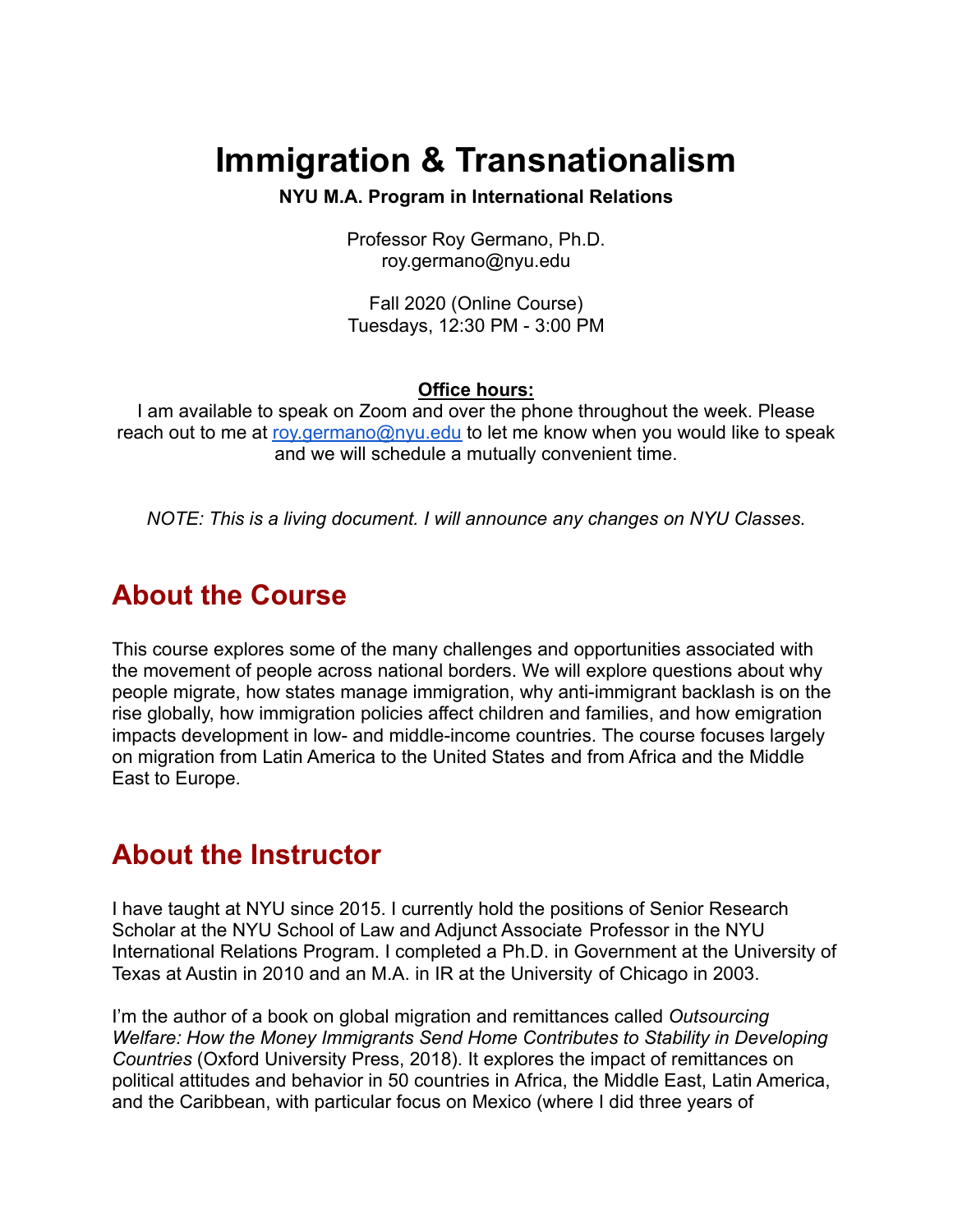fieldwork). I've also directed and produced a number of documentary films and videos that are based on my research, such as *The Other Side of Immigration, A Mexican Sound*, the Vice News series *Immigrant America*, and the YouTube series *Hasidic Brooklyn*.

I've also published research on topics like remittances, immigration policy, trademark infringement, class action litigation, and constitutional litigation in *The University of Chicago Law Review, Perspectives on Politics, Latino Studies, Migration Studies, Electoral Studies* and other journals.

## **Binational Migration Lab**

In an effort to promote academic exchange between the US and Mexico, this course will involve a significant binational component. Throughout the semester, we will meet regularly online with students from Professor Ana Tovar's migration and refugee seminar at the Instituto Tecnológico Autónomo



de México (ITAM). ITAM is a leading Mexican university located in Mexico City. It is usually referred to by its acronym, ITAM, which is pronounced as one word: "*ee-tahm*."

NYU and ITAM students will engage in debates about binational migration issues and complete group projects together. Teams of NYU and ITAM students will write a final policy paper and give a final presentation about a migration-related issue to a panel of discussants, which will include practitioners, journalists, politicians, and experts from Mexico and the US. Therefore, not only will you gain an understanding of prominent theoretical and policy issues related to migration, but also an understanding of how your peers in Mexico are thinking about and learning about this issue.

### **About Professor Tovar**

Professor Ana Tovar is a professor at the Law School of the Instituto Tecnológico Autónomo de México, where she coordinates the Ideas Lab on Migration and Human Mobility. She was formerly General Director for Migrant Protection at the Instituto Nacional de Migración (INM) in the Mexican government. This office is responsible for coordinating the work of Grupos Beta, which provides humanitarian aid, and the programs of migratory agents in charge of working with unaccompanied minors. Her team developed a pilot program with child protective services in Mexico, as well as with Customs and Border Protection in Mexico and the United States to ensure unaccompanied minors needing international protection could be brought to the border and present their asylum claim. She also represented Mexico at the United Nation's Third Committee, and was tasked with drafting the *Global Compact for Safe, Regular*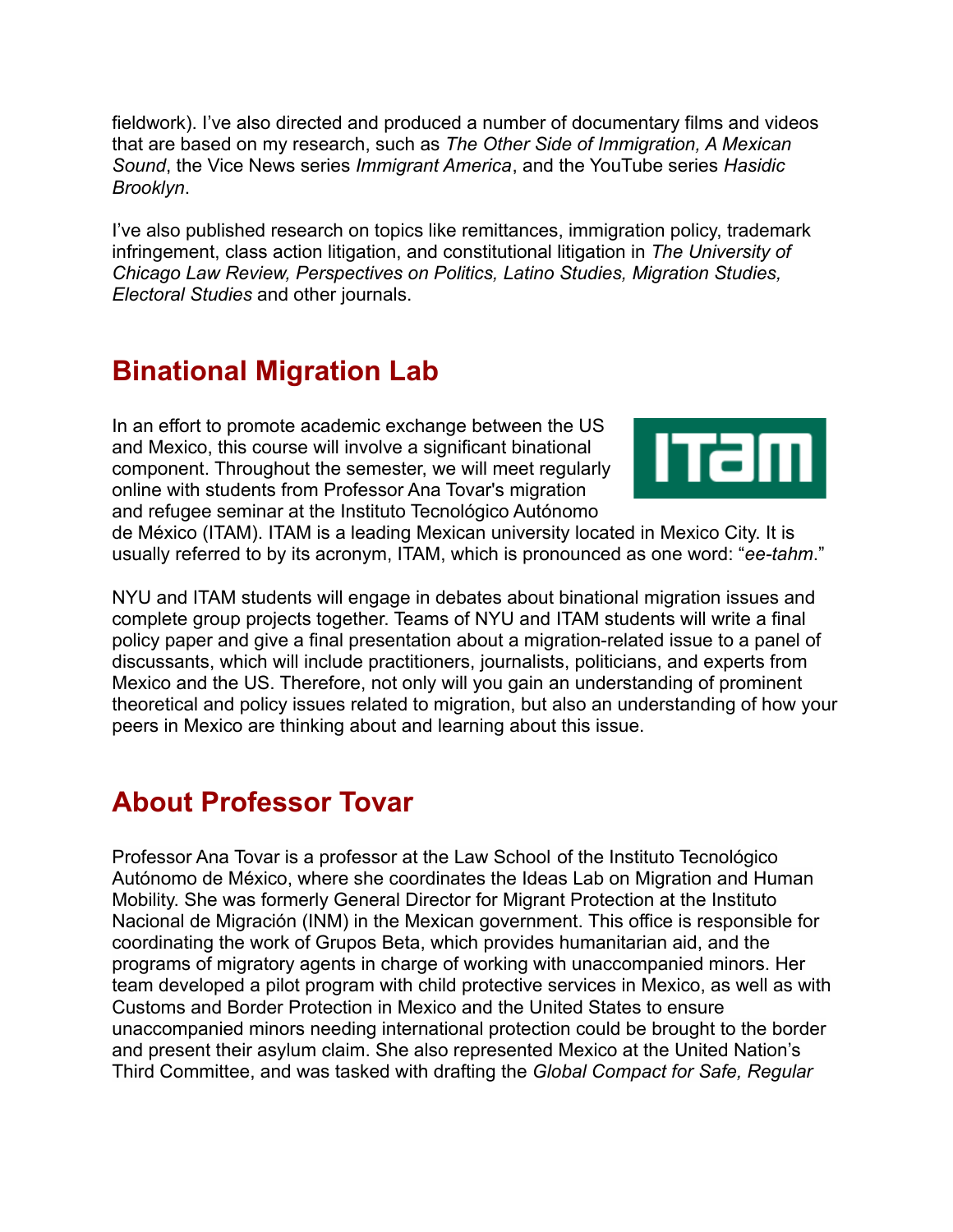*and Orderly Migration* (GCM). She holds a Masters of Law from Yale Law School and currently works as consultant for the Center for Democracy in the Americas (CDA).

# **Meeting Format**

- Due to COVID-19, this course will take place exclusively online via Zoom.
- Each 2.5-hour session will be broken up into four parts:
	- BLOCK 1 (12:30 PM 12:55 PM) -- Current events discussion
	- BLOCK 2 (1:00 PM 1:50 PM) -- Socratic seminar
	- BLOCK 3 (1:50 PM 2:00 PM) -- Break
	- $\circ$  BLOCK 4 (2:00 PM 3:00 PM) -- The last hour of our meetings will be reserved for lecture, guest speakers, and/or breakout group discussions with ITAM students

## **Course Requirements & Grading**

**1. Participation in current events discussions (15% of final grade)**

During BLOCK 1 of each class meeting, we will discuss how migration issues are being covered in the media.

- Two or three students will lead the current events discussion each week (I will post and announce group assignments after our first meeting). The group in charge of running that week's current events discussion should find news reports (at least one article per group member) from various media outlets and contrasting ideological perspectives that, broadly speaking, relate to migration. News reports should primarily take the form of written articles, but they can also include videos, podcasts, radio stories, etc.
- The group leading the week's discussion should email out links to the class the morning of our Tuesday meeting. Please designate one member of the group to send one email with all the links.
- That week's leaders will then present and analyze the articles and discuss their relationship to larger national and international debates (e.g., the US presidential election, COVID-19, global diplomacy, climate change,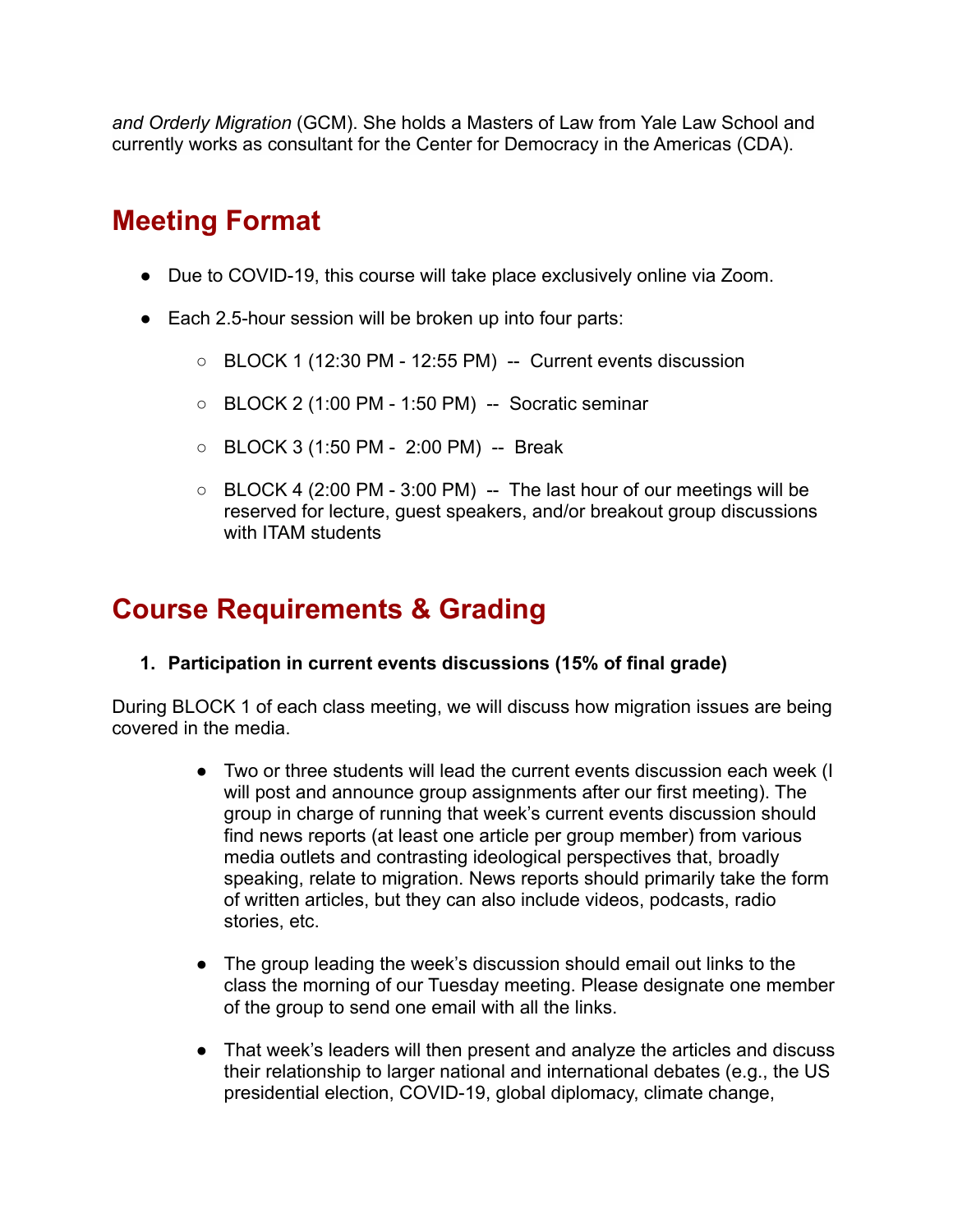#MeToo, etc.). See below for instructions and tips about how to present and discuss news reports.

● Although we will have a designated group of students leading the current events discussion each week, I expect all students to follow immigration news and come to class prepared to discuss your observations about how immigration is being covered and discussed in the media. Even when it is not your week to lead the current events discussion, I encourage you to present and come ready to discuss news you have read about immigration during the previous week. See below for links to various news sources' immigration coverage.

#### **2. Participation in seminar discussions (35% of final grade)**

BLOCK 2 of our meetings will follow the format of a Socratic seminar. A Socratic seminar is a discussion in which questions and opposing viewpoints are presented and debated in an effort to unpack issues and readings. Students can be called on at any point during our seminar discussion to comment on that week's readings. Therefore, to be successful in this course, it is essential that you do all the readings before class and come ready to discuss them. Students' preparation and participation in this aspect of the course will be evaluated according to the rubric below. You and I will evaluate your participation by filling out a survey after our seminar. Self-assessment requires that you make a good faith effort to evaluate your participation honestly and sincerely.

#### **3. Binational Working Group Projects**

In the second week of the semester, students will be assigned to small groups called Binational Working Groups (BWGs). BWGs will include a mix of ITAM students and NYU students. Each BWG will be assigned a specific migration topic. The topic assignments will be very general. It is up to group members to come to an agreement about the specific issue or issues they will research over the course of the semester. After receiving their group and topic assignments, members of each BWG should begin communicating regularly outside of class time to discuss their topic and conduct original research. Throughout the semester, BWGs will draw on their research to produce the following outputs: (1) three short papers (referred to below as blog articles); (2) a final policy paper; and (3) a group presentation.

- a. **Blog Articles (15% of final grade).** Over the course of the semester, each BWG will write and publish three blog articles on their assigned topic. Each article should be between 750 and 1500 words in length (3-6 double spaced pages). The goal of each article will be discussed before each due date.
	- i. **Blog Article #1**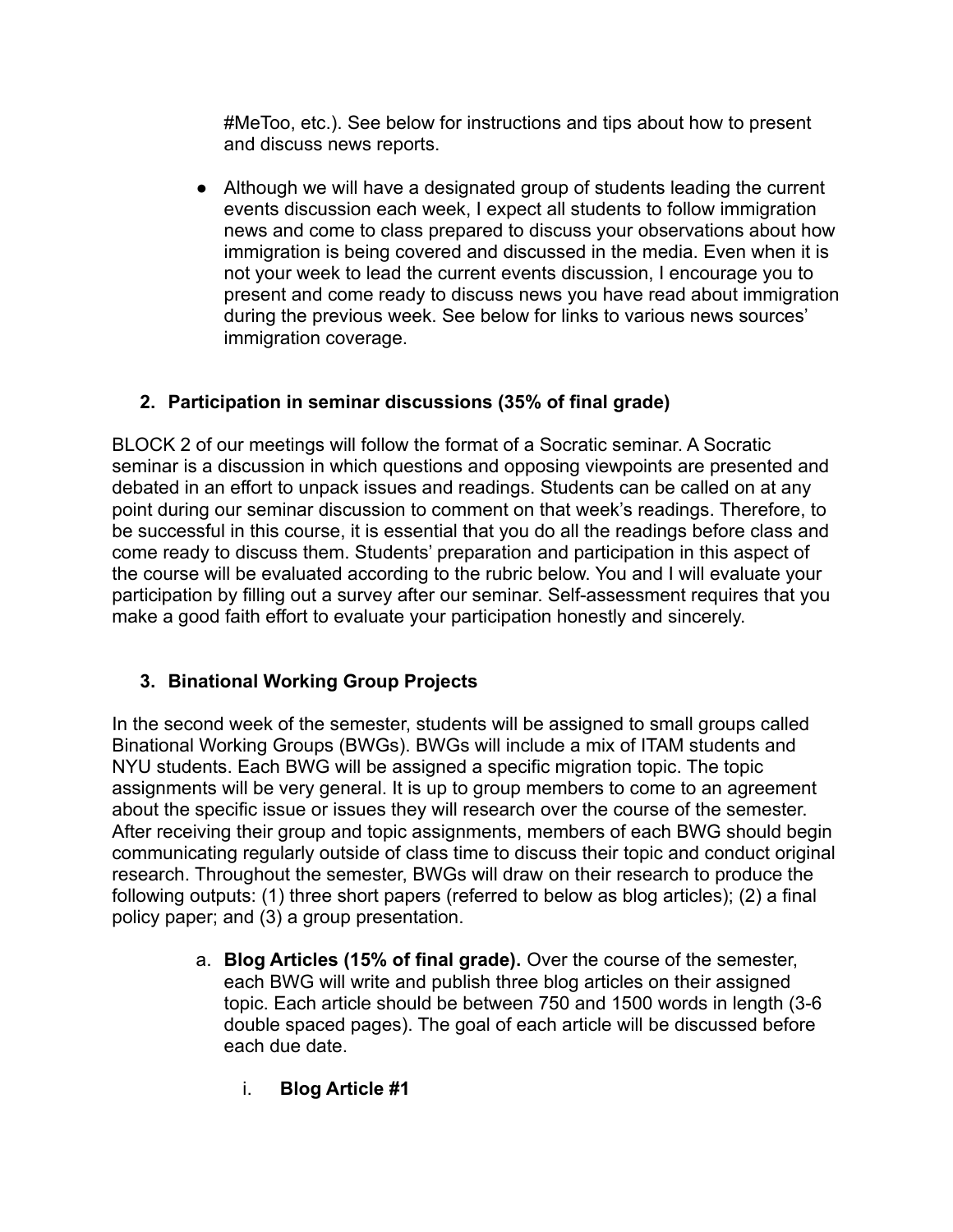- ii. **Blog Article #2**
- iii. **Blog Article #3**
- **b. Final group paper (20% of final grade). Due Friday December 4.** Each BWG will write a 30-40 page paper on their assigned topic. Generally speaking, papers should contain the following elements:
	- 1. A thesis or argument
	- 2. Background about the topic
	- 3. A summary of theoretical and policy perspectives
	- 4. A discussion of empirical impacts on various policy areas
	- 5. Recommendations and proposals
- c. **Final group presentation (15% of final grade).** Each BWG will have a half hour on December 8 to present and discuss their research.

### **Resources for Current Events Discussion**

As stated above, one group will be responsible for leading our current events discussion each week. The lead group should come prepared to discuss at least three migration-related news stories from the past week (one article per group member). To make sure we're taking into account a broad spectrum of coverage, one of the articles you select should come from a right-leaning or far-right publication such as *Fox News* or *Breitbart.* You're welcome to consult any sources you'd like -- local news, national news, and international news. I just ask that you include various ideological perspectives so that we can discuss how different groups are thinking about, covering, and framing immigration issues. The links below go directly to the most recent articles on migration issues published by various national and international media organizations.

#### Moderate/Left Perspectives

- <https://www.nytimes.com/topic/subject/immigration-and-emigration>
- <https://www.npr.org/tags/127600895/immigration>
- <https://www.politico.com/news/immigration>

#### Right/Far-Right Perspectives

- <https://www.foxnews.com/category/us/immigration>
- <https://www.breitbart.com/immigration/>

#### Global Perspectives

- <https://www.theguardian.com/world/migration>
- <https://www.aljazeera.com/topics/people/migrants.html>

#### **Instructions and Tips for groups leading the weekly current events discussion:**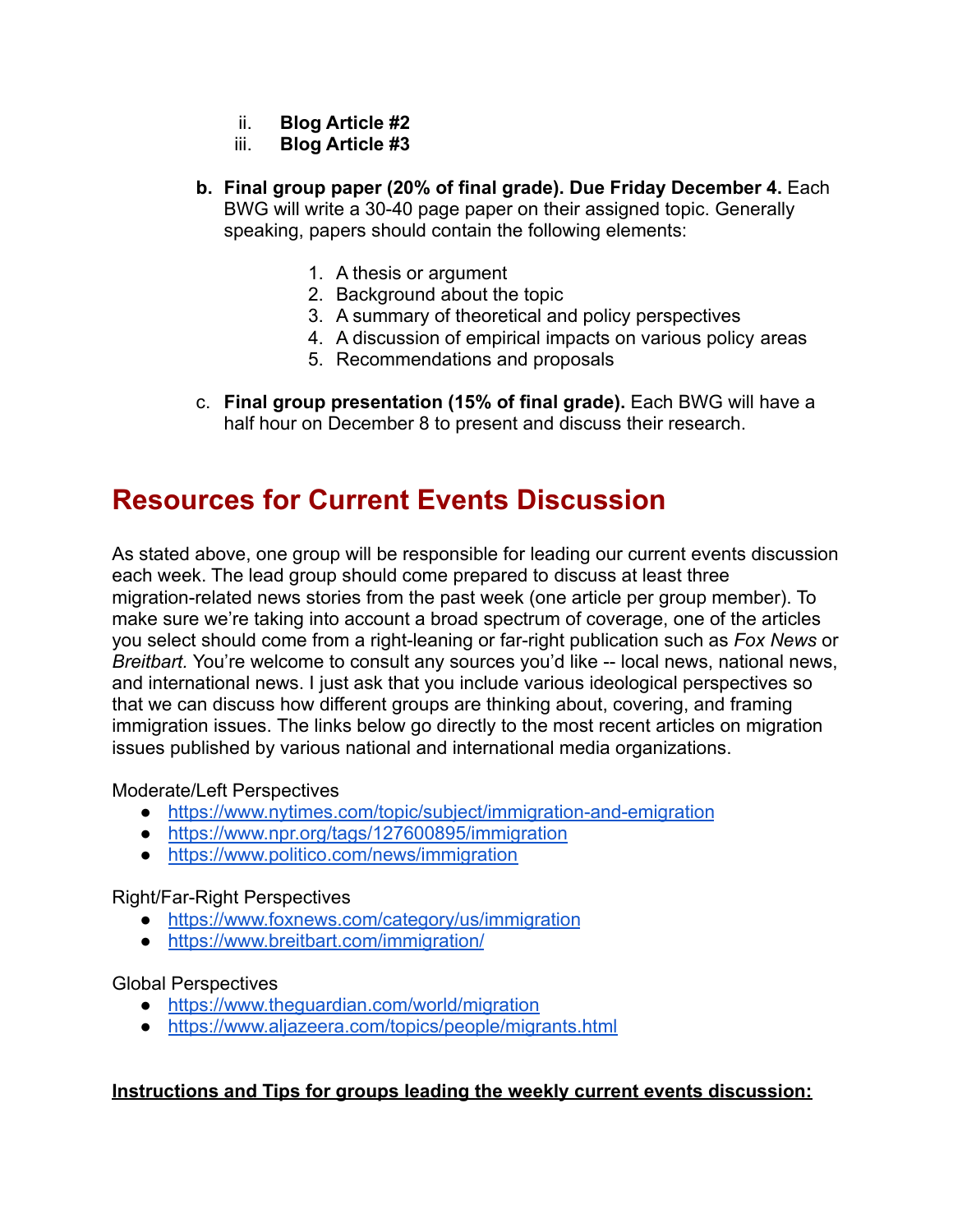- Begin by discussing the details of the story:
	- What's the issue?
	- What's going on here?
	- Any background information we should know?
- Then, examine the article critically. Here are some suggestions for points you might analyze in order to elucidate the implicit or explicit arguments that underlie the story:
	- Who are the actors involved? Who are the winners and losers of the issue being discussed?
	- What policy issues are at stake? What policy issues other than immigration does this story affect or relate to? (e.g., health, education, diplomacy, human rights, etc)
	- How are immigrants portrayed in this story? Does the story use particular tropes or stereotypes?
	- How are government actors portrayed in the story?
	- Is this story mere reporting or is it attempting to persuade?
	- Does the medium (radio, print, TV) of the source affect how the information is presented? How do visuals or storytelling techniques convey the narrative or argument of the article?

### **Required Readings for Seminar Discussion**

A schedule and list of assignments is posted in a separate Google Doc. All readings can be downloaded from NYU Classes. You are not required to purchase any books for this course.

# **Evaluation Rubric for Seminar Discussion**

Right after we finish our weekly seminar discussion, you should click the following link and fill out the self-assessment survey.

[https://nyu.qualtrics.com/jfe/form/SV\\_5aQfL5WeS3j5TRr](https://nyu.qualtrics.com/jfe/form/SV_5aQfL5WeS3j5TRr)

You will grade yourself according to whether you met expectations for reading and preparation. I will assess your performance with regard to knowledge and debate during the seminar. To meet expectations, you must do all of the following:

#### **READING:**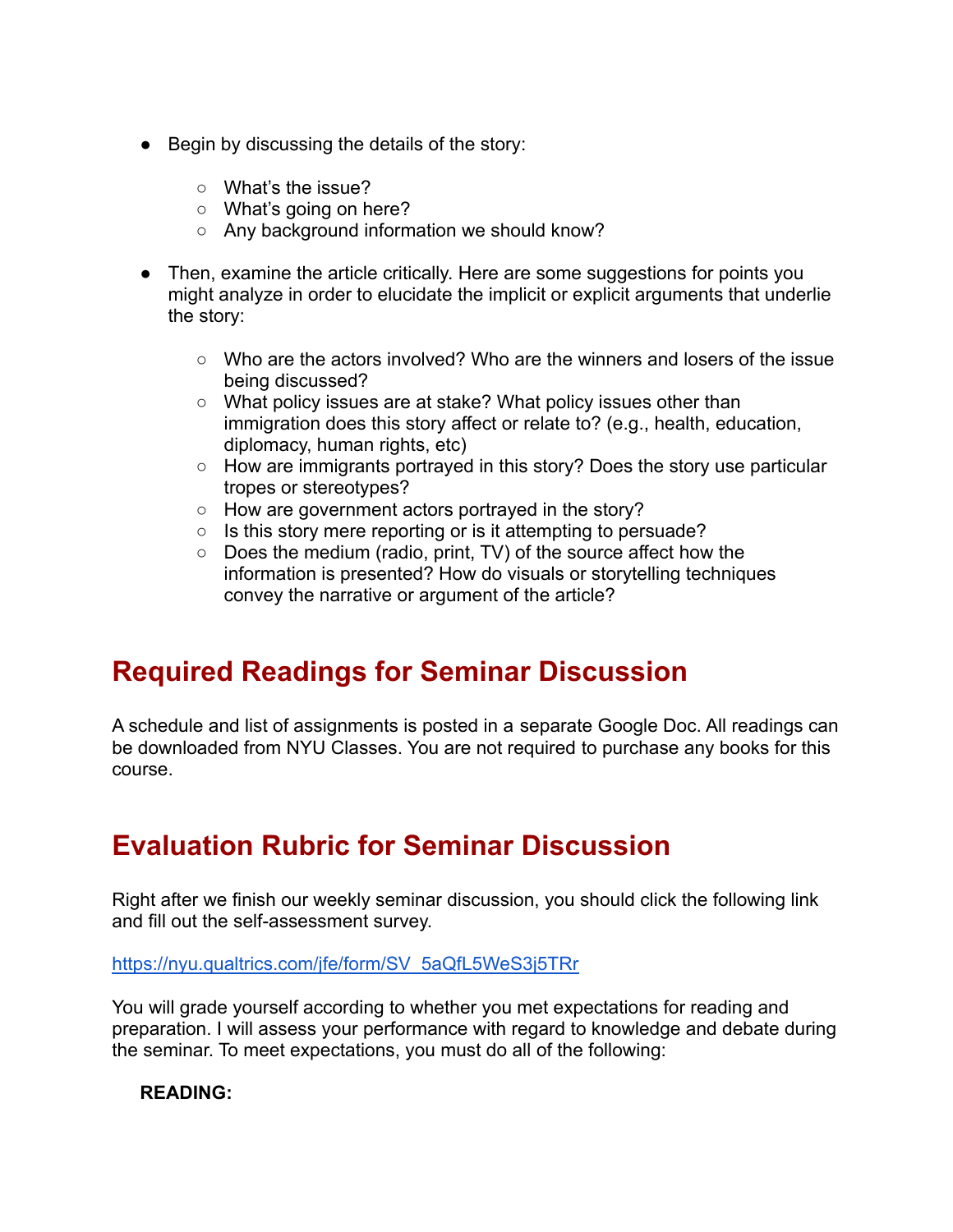Complete all assigned readings before class

#### **PREPARATION:**

Prepare for discussion by making notes on the readings and preparing points or questions that you will raise about them

#### **KNOWLEDGE:**

Make at least two comments during discussion that are accurate and directly reference the assigned readings, citing page numbers so that your classmates can follow along.

#### **DEBATE:**

Respond to, build upon, address, correct, or constructively disagree with a classmate at least once during discussion

The self-assessment survey will ask you if you met expectations, exceeded expectations, approached expectations, or fell far short of expectations in each of these four areas.

For example, if you did all of the assigned reading, you would select "met expectations." If you did all of the assigned reading, then read additional sources, you would select "exceeded expectations." If you read about three-quarters of the reading, you might select "approached expectations." If you read half of the readings or none at all, you might select "far short of expectations."

If you make strong efforts to prepare for and participate in seminar in the ways mentioned above, you should have no problem doing very well in this area of the course.

### **Professional Guidelines**

We're completely online this semester, which poses its share of challenges and opportunities. The following guidelines are meant to help you and your fellow students get the most out of this class in its online form. I would be grateful if you would observe the following guidelines because I believe they will be to everyone's benefit, including your own.

● **Arrive on time and stay online for the entire session.** This class will meet in real time on Tuesdays from 12:30 PM to 3:00 PM New York City time. If you are in a different time zone and anticipate any complications, please contact me as soon as possible to discuss accommodations. We have a lot to cover in a short amount of time, so we will maintain a regular, fast-paced schedule. Please login to Zoom and be prepared to engage with your peers no later than 12:30 PM and plan to remain in the meeting until class is over at 3:00 PM.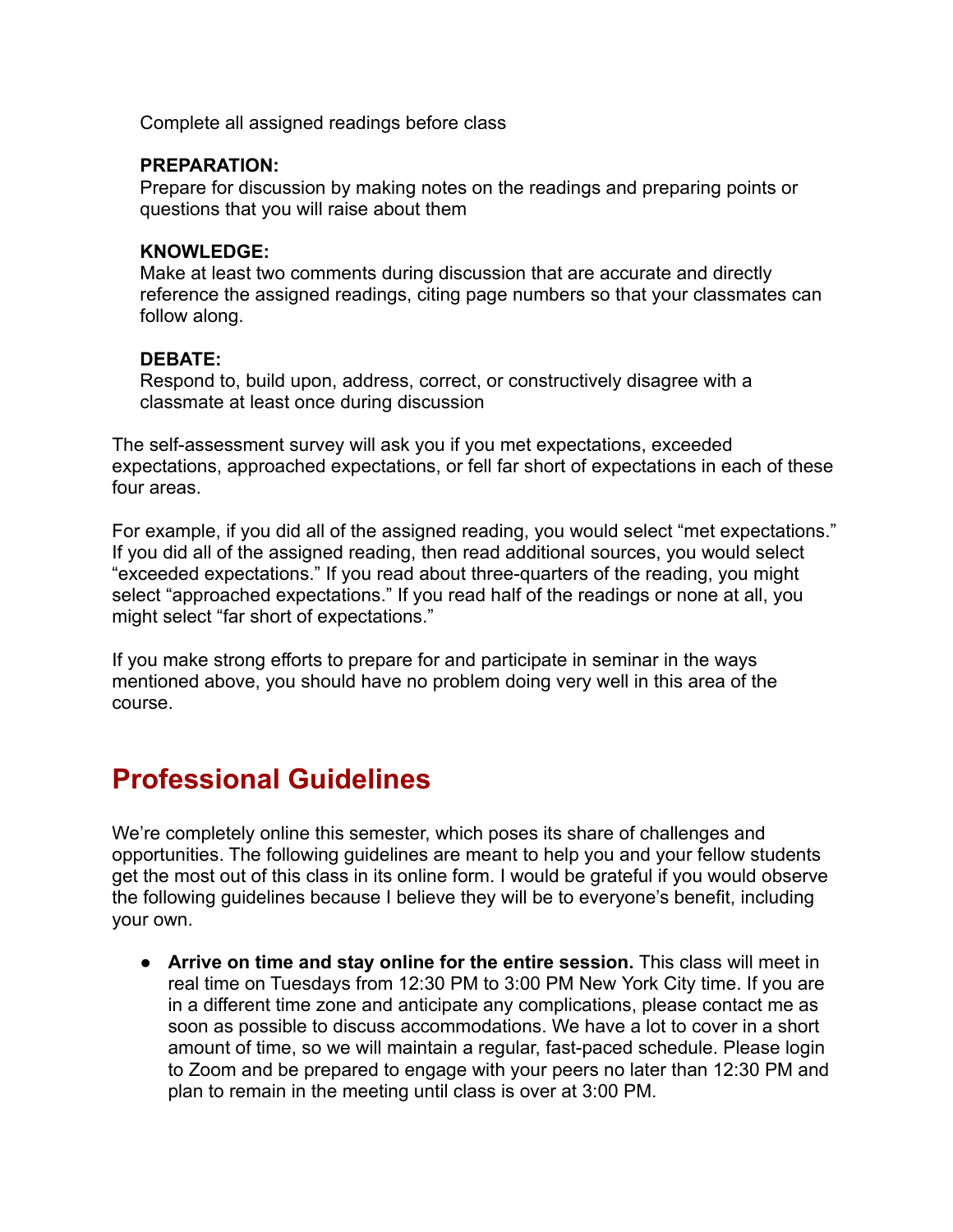- **Adopt professional best practices.** This is an interactive seminar and it's important that we all follow teleconferencing best practices so that all students get the most out of the time we have together. Please observe the following guidelines:
	- Keep your webcam on the entire session (with the exception of breaks).
	- Login to Zoom from a quiet, stationary place with minimal distractions. Please do not attend class while moving, walking around, or while in a vehicle.
	- Login to Zoom using a device with a large screen--such as a laptop, desktop, or tablet--so that you can see your classmates. Please do not login to class using a small device, such as a smartphone.
	- Keep your camera stable and at eye level, preferably with light source in front of you, not behind you.
	- Mute your microphone when not speaking.
	- Limit distractions by turning off notifications, turning off your phone, and closing applications that are not relevant to class.
	- If possible, use a headset or earbuds with microphone so that you can hear and so that others can hear you clearly.
- **Avoid multitasking.** Because this is an interactive seminar, it is important that all students make our meetings their sole focus for the brief time we're together each week. Please turn your phones off during class time and only have apps and windows open that you need for class use. Email, social media, Whatsapp, and other messaging apps will inevitably distract you.
- **● Keep your Zoom interface unobstructed.** It's important that your Zoom interface remain unobstructed as much as possible so that you can focus on what your peers are saying and view any slides or speakers without distraction. For this reason, please considering doing some combination of the following:
	- Use two screens, with one reserved for Zoom and the other reserved for readings and notetaking

OR

○ Print out the readings and take handwritten notes, reserving your screen for Zoom.

# **Introduce Yourself**

Please submit a document with your bio and interests as soon as possible. Professor Tovar and I will compile the bios into one document and share with students at both institutions so that you have more information about one another. This Google Doc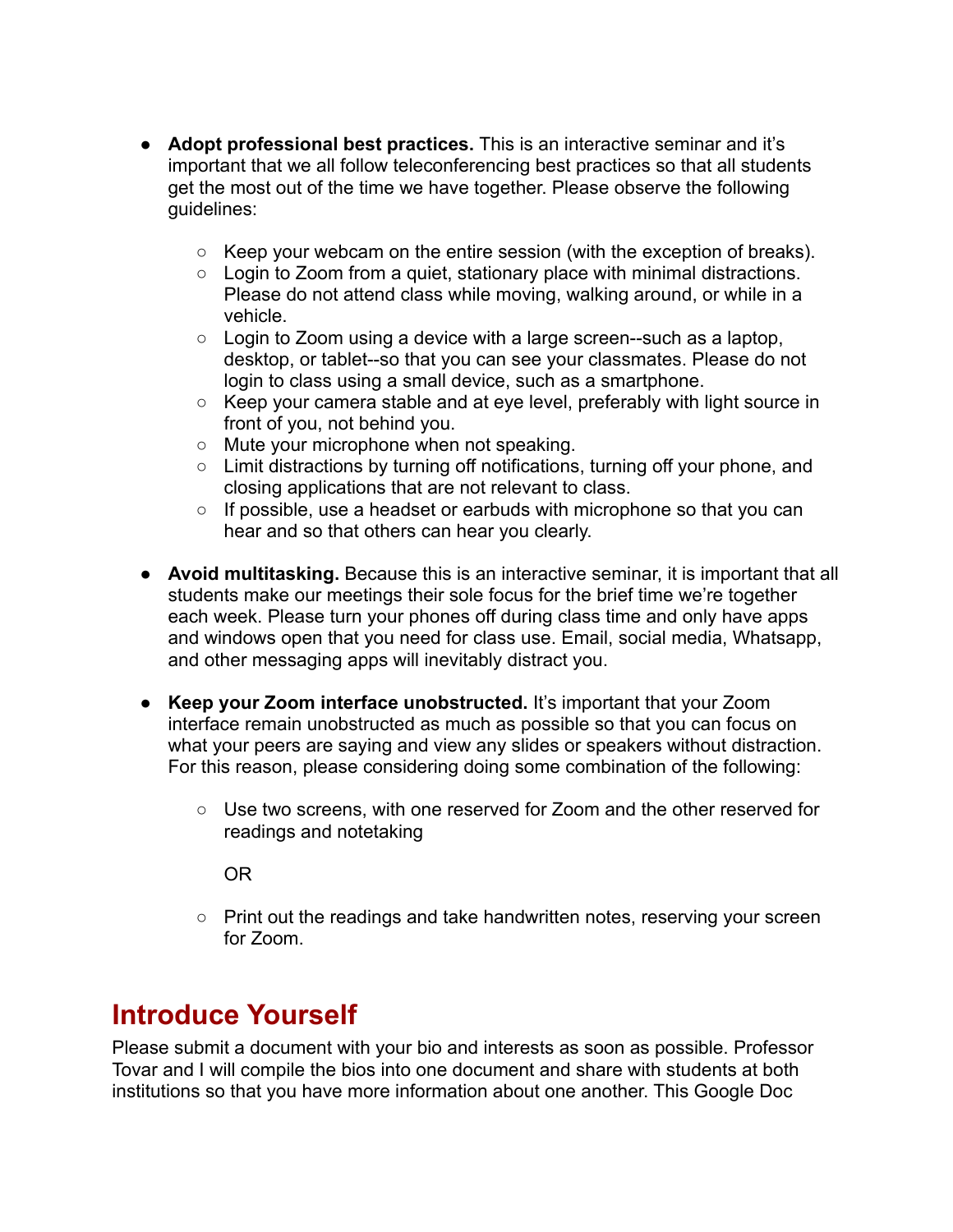contains instructions for completing your bio: [https://docs.google.com/document/d/1F5bZNBA5gplZQJo1DcZkCTg0niSjK1scVJE15U](https://docs.google.com/document/d/1F5bZNBA5gplZQJo1DcZkCTg0niSjK1scVJE15UUXxZA/edit?usp=sharing) [UXxZA/edit?usp=sharing](https://docs.google.com/document/d/1F5bZNBA5gplZQJo1DcZkCTg0niSjK1scVJE15UUXxZA/edit?usp=sharing)

# **Immigration & Transnationalism**

# **Schedule & Assignments - Fall 2020**

#### **Office hours:**

I am available to speak on Zoom and over the phone throughout the week. Please reach out to me at [roy.germano@nyu.edu](mailto:roy.germano@nyu.edu) to let me know when you would like to speak and we will schedule a mutually convenient time.

*NOTE: This is a living document. I will announce any changes on NYU Classes.*

# **Introduction to the Course**

### ✅ **Week 1 - September 8**

There is no assignment for today's course. We will discuss course requirements and meet our colleagues at ITAM and NYU.

# **Causes of Migration**

✅ **Week 2 - September 15**

#### **Current Events Discussion Leaders:** ●

**To prepare for class, read the following:**

- "Theories of International Migration: A Review and Appraisal" by Douglas Massey and colleagues (*Population and Development Review*, 1993)
- "The Birth of Multicultural Europe" by Rita Chin (Chapter 1 of *The Crisis of Multiculturalism in Europe*, 2018)
- ["The Great Climate Migration"](https://www.nytimes.com/interactive/2020/07/23/magazine/climate-migration.html) by Abrahm Lustgarten (*New York Times Magazine,* 2020)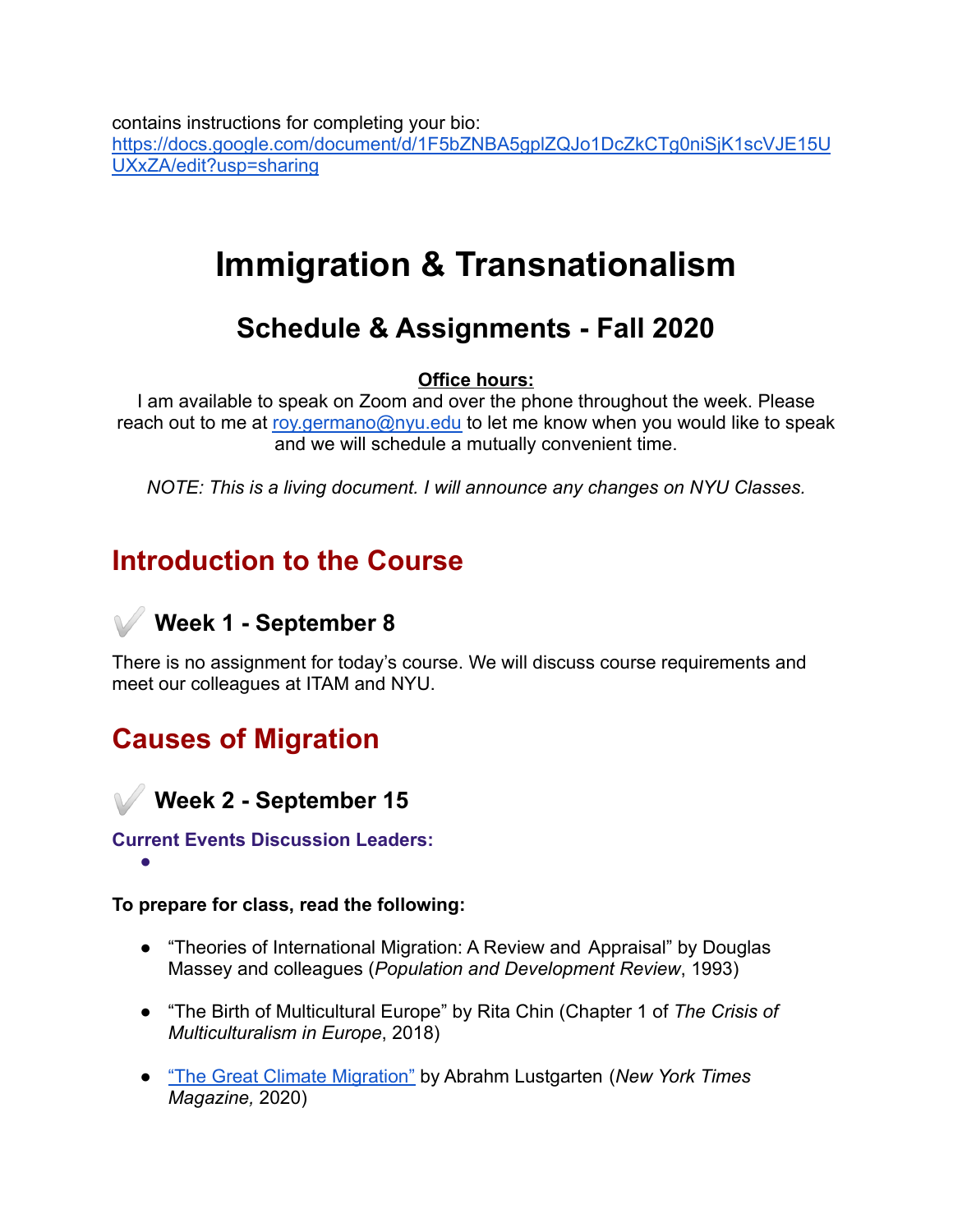• ["At Least 37 Million People Have Been Displaced by](https://www.nytimes.com/2020/09/08/magazine/displaced-war-on-terror.html) America's War on Terror" by John Ismay (*New York Times Magazine,* 2020)

#### **Guest speaker:**

Diego Gomez-Pickering, Consul General of Mexico in New York, 2016-2018

# **Unauthorized Entry, Human Smuggling, and State Deterrence**



✅ **Week 3 - September 22**

**Current Events Discussion Leaders:** ●

**To prepare for class, read the following:**

- "Death at the Border: Efficacy and Unintended Consequences of US Immigration Control Policy" by Wayne A. Cornelius (*Population and Development Review*, 2001)
- "Human Smuggling: Structure and Mechanisms" by Paolo Campana (*Crime and Justice,* 2020)
- "Detention as Deterrence" by Emily Ryo (*Stanford Law Review*, 2019)

**Lecture by Professor Germano**

# **Child Migration and Trafficking**

### ✅ **Week 4 - September 29**

**Current Events Discussion Leaders:**

●

**To prepare for class, read the following:**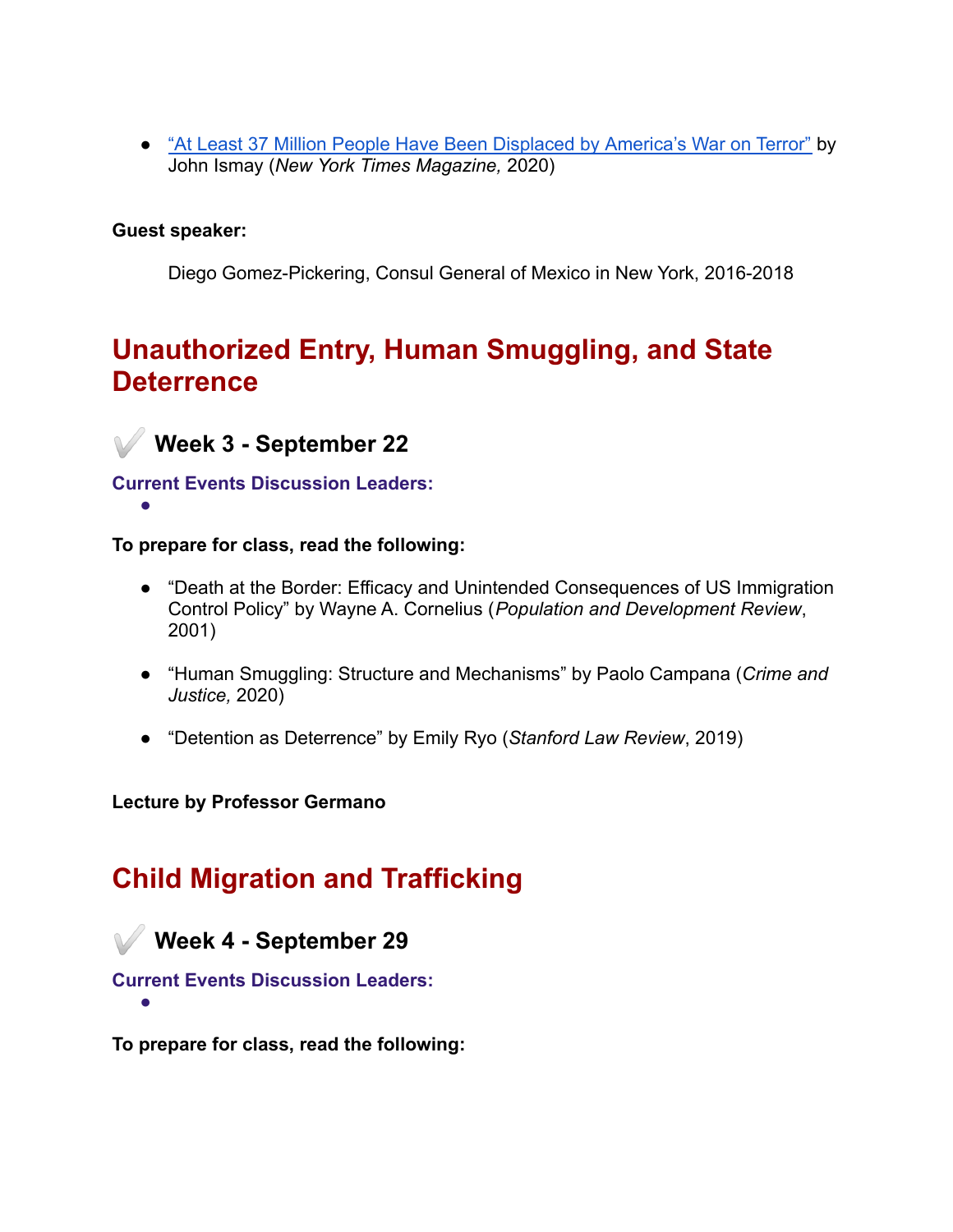- "David and Goliath: Children's Unequal Battle for Refugee Protection" by Jacqueline Bhabha (Chapter 6 of *Child Migration and Human Rights in a Global Age*, 2014)
- "Targeting the Right Issue: Trafficked Children and the Human Rights Imperative by Jacqueline Bhabha (Chapter 4 of *Child Migration and Human Rights in a Global Age*, 2014)

**Lecture by Professor Tovar**

**\*\* Sunday October 4: Blog Article #1 due by 5:00 PM \*\***

# **Arguments For and Against Immigration Restrictions**



#### **Current Events Discussion Leaders:**

#### **To prepare for class, read the following:**

- "Immigration Tests the New Order" by Saska Sassen (Chapter 3 of *Losing Control? States and Sovereignty in an Age of Globalization*, 1996)
- "Aliens and Citizens: The Case for Open Borders" by Joseph Carens (*Review of Politics,* 1987)
- "Who is Immigration For?" by Christopher Caldwell (Chapter 3 of *Reflections on the Revolution in Europe*, 2009)

# **Immigration Policymaking in Liberal Democracies**

✅ **Week 6 - October 13**

**Current Events Discussion Leaders:**

●

●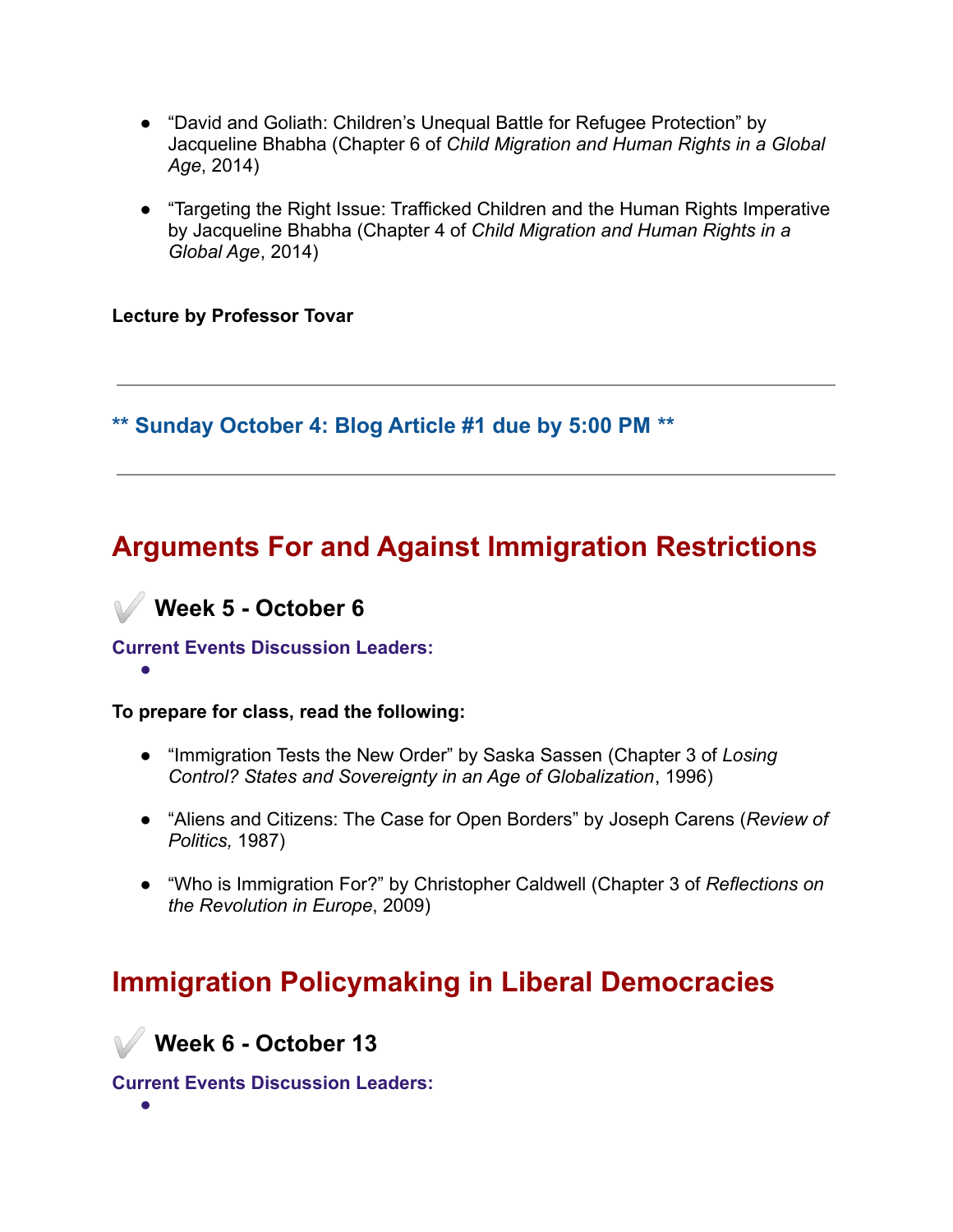#### **To prepare for class, read the following:**

- "Modes of Immigration Politics in Liberal Democratic States," by Gary Freeman (*International Migration Review,* 1995)
- "The Politics of Immigration Control: Understanding the Rise and Fall of Policy Regimes," by Daniel Tichenor (Chapter 2 of *Dividing Lines,* 2002)
- "Why Liberal States Accept Unwanted Migration" by Christian Joppke (*World Politics,* 1998)

# **Assimilation and Transnationalism as Dual Processes**

✅ **Week 7 - October 20**

●

**Current Events Discussion Leaders:**

**To prepare for class, read the following chapters from** *Mexican New York* **by Robert C. Smith:**

- Chapter 1, Transnational Life in Ethnographic Perspective
- Chapter 6, "In Ticuani, He Goes Crazy": The Second Generation Renegotiates Gender
- Chapter 9, Defending Your Name: The Roots and Transnationalization of Mexican Gangs

**For the last hour of our meeting, we will be joined by two guest speakers:** Byron Chamorro will speak about his migration experience as an unaccompanied minor from Guatemala and his journey through the New York City education system. He'll be joined by his former ESL teacher, Heather Bush.

**\*\* Blog Article #2 -- Due by Monday October 26 \*\***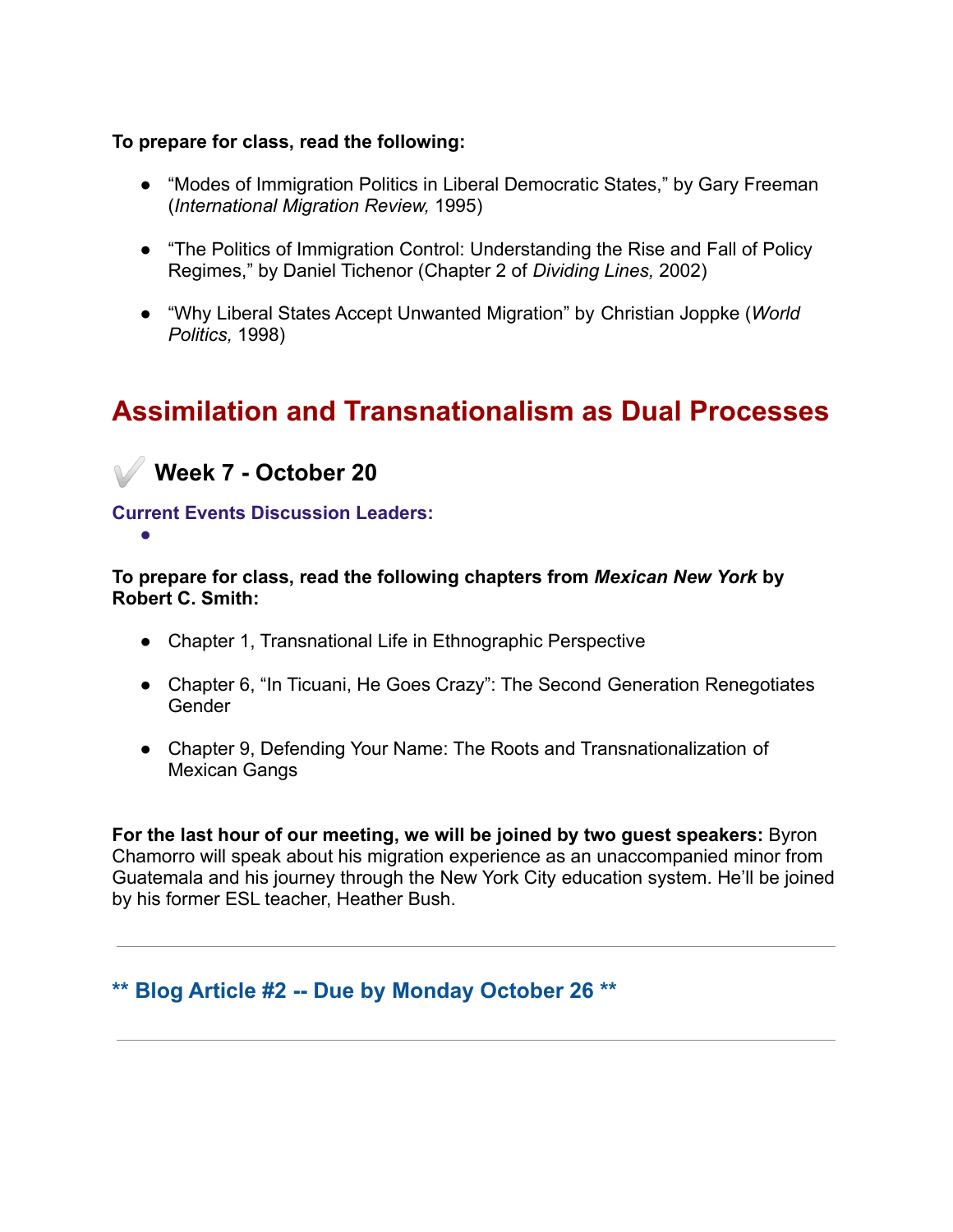# **Xenophobia and Anti-Immigrant Backlash**

### ✅ **Week 8 - October 27**

#### **Current Events Discussion Leaders:** ●

#### **To prepare for class, read the following:**

- "Race, Nation and Multicultural Society" by Rita Chin (Chapter 3 of *The Crisis of Multiculturalism in Europe*, 2018)
- "European Opinion About Immigration: The Role of Identities, Interests, and Information" by John Sides and Jack Citrin (*British Journal of Political Science,* 2007)



●

#### **Current Events Discussion Leaders:**

#### **To prepare for class, read the following:**

- "The Effect of Contact" by Gordon Allport (Chapter 16 of *The Nature of Prejudice,* 1954)
- "Does Exposure to the Refugee Crisis Make Natives More Hostile?" by Domink Hangartner and colleagues (*American Political Science Review,* 2019)
	- **Note**: unless you're interested in quantitative methodology, you can feel free to stop reading when you reach the heading "Empirical Strategy" on p. 446.

# **Legality, Citizenship, and Deportation**

✅ **Week 10 - November 10**

**Current Events Discussion Leaders:** ●

**To prepare for class, read the following:**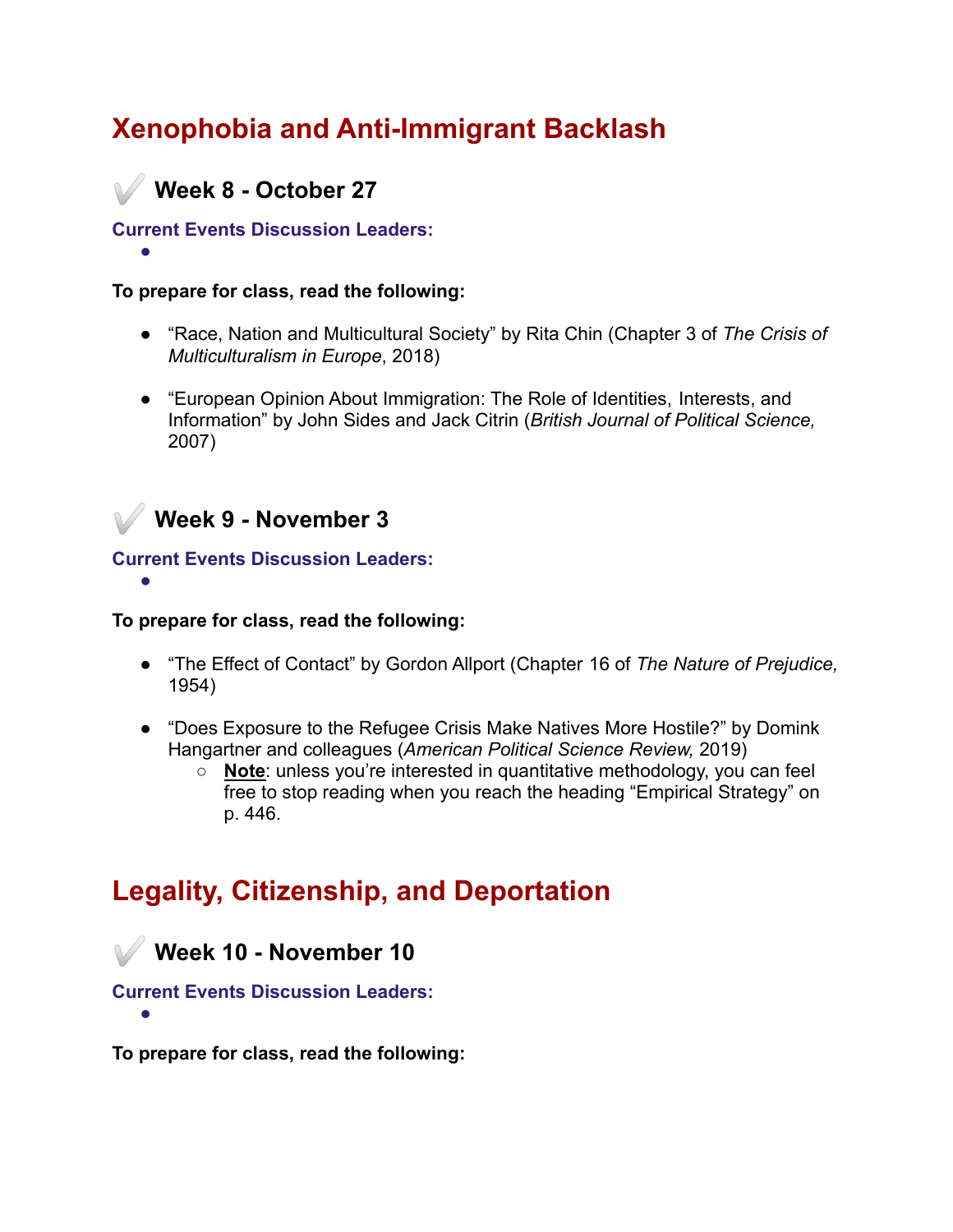- "Citizenship as Social Closure" by Rogers Brubaker (Chapter 1 of *Citizenship and Nationhood in Germany and France,* 1992)
- "Liminal Legality: Salvadoran and Guatemalan Immigrants' Lives in the United States" by Cecilia Mejivar (*American Journal of Sociology,* 2006)
- "Out of the Shadows: DREAMer Identity in the Immigrant Youth Movement" by Pedro de la Torre and Roy Germano (*Latino Studies*, 2014)

### ✅ **Week 11 - November 17**

#### **Current Events Discussion Leaders:**

●

#### **To prepare for class, read the following:**

- "The Goals of Deportation" by Daniel Kanstroom (Chapter 2 of *Aftermath: Deportation Law and the New American Diaspora*, 2012)
- "Staying Home: The Elusive Benefits of Child Citizenship by Jacqueline Bhabha (Chapter 2 of *Child Migration and Human Rights in a Global Age,* 2014)
- "Immigration Courts" by Jaya Ramji Nogales and colleagues (Chapter 3 of *Refugee Roulette,* 2009)

**Guest speaker:** Claudia Carrete, Senior Program Manager of Refugee Resettlement

**\*\* Thursday November 19: Blog Article #3 due by end of the day \*\***

# **Remittances and the Politics of Transnational Engagement**

✅ **Week 12 - November 24**

**Current Events Discussion Leaders:**

●

**To prepare for class, first watch:**